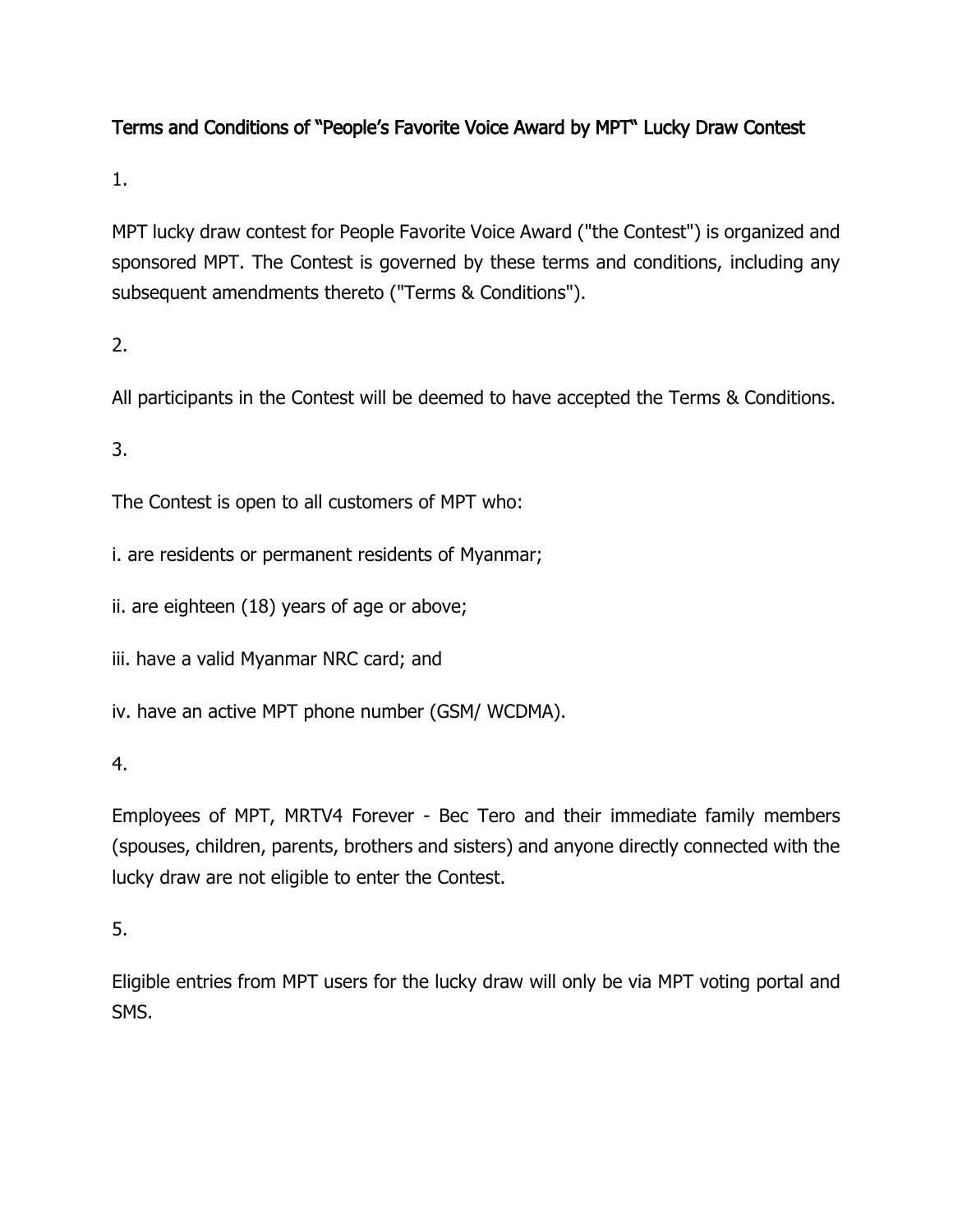## CONTEST PERIOD

6.

The Contest period is from 12th May 2019 until 25th May 2019 (both dates inclusive) ("the Contest Period"). The contest period may be changed by MPT at its discretion.

7.

All entries received before or after the Contest Period shall automatically be disqualified.

8.

Contest starts on the 12th May 2019 and supersedes any previous promotional material.

### CONTEST MECHANICS

9.

To qualify for a chance to win a grand prize and other prizes in the Contest, participants must vote to The Voice Myanmar contestants during the contest period by using their prepaid GSM/WCDMA phone numbers. Throughout the contest, each winner is only entitled to win one prize, regardless of how many times their lucky draw chances are picked.

10.

Winners shall be selected at random, either by hand or by other means and methods (which may be manual or computerized) as the Company may determine in its sole and absolute discretion. Winners will be notified by their registered MPT phone number which they voted through the online portal and SMS. The result will be published on our official MPT Facebook page and website within seven (7) days after the contest period finish.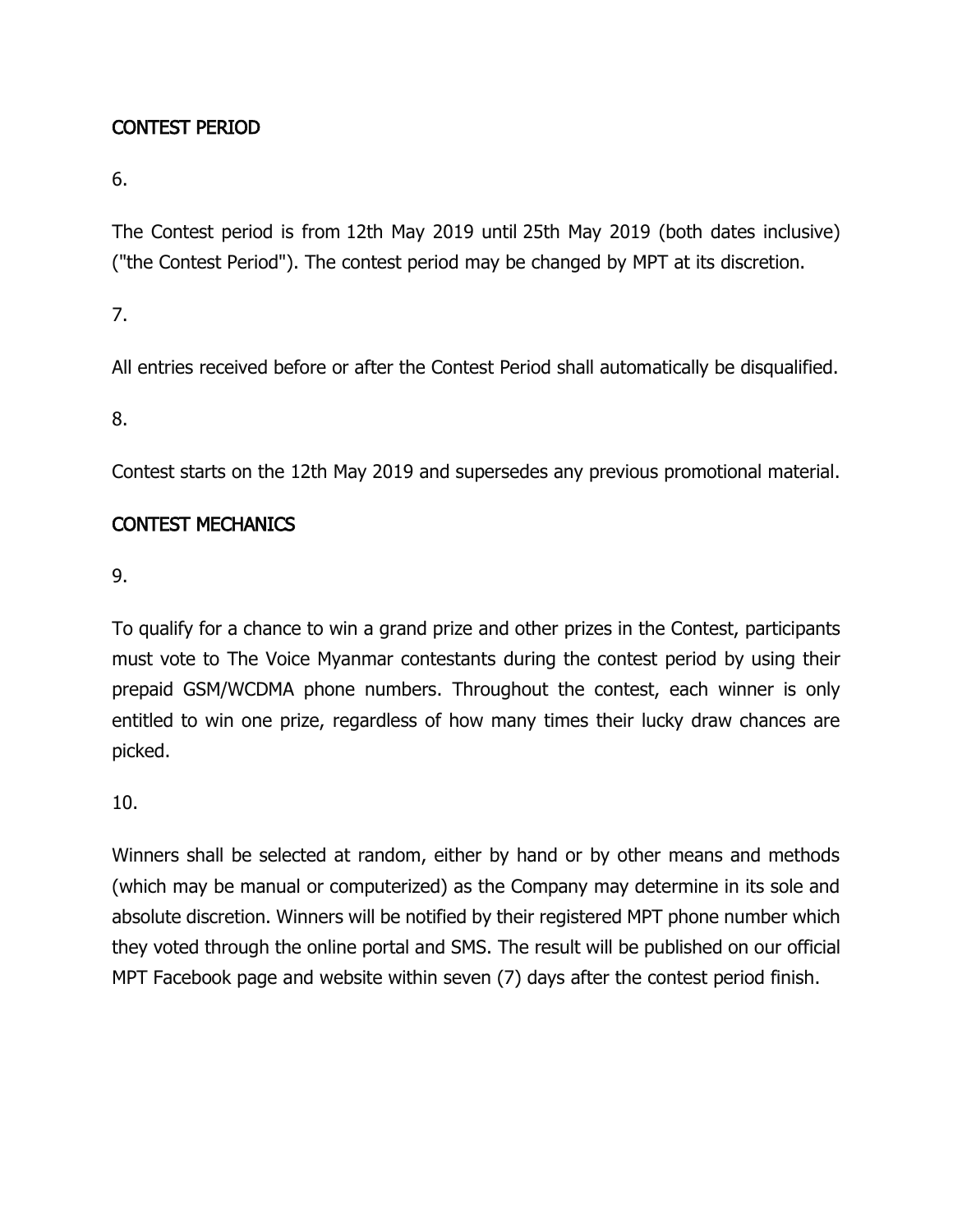#### PRIZES

11.

The prizes for the lucky draw contest winners are as follows:

- 2 x First Prize I Phone XR
- 2 x Second Prize Mi 8
- 2 x Third Prize Redmi Note 7
- 94 x Consolation Prize 5,000 MMK Top Up

The prizes are not transferable, exchangeable for cash or any other items.

#### 12.

The prizes for "People's Favorite Voice Award" are as follows:

• 2 x First Prize – MPT Vanity Sim Card and 1,000,000 MMK worth of Top Up

The prizes are not transferable, exchangeable for cash or any other items.

### 13.

MPT reserves the right to substitute the prizes for other prizes without prior notice, at its absolute discretion.

#### 14.

All participants in the Contest expressly consent to public disclosure of their names, photos and particulars for publicity purposes connected to the Contest. Winners of the Contest also consent to cooperate and participate in any publicity activities that may be organized by MPT.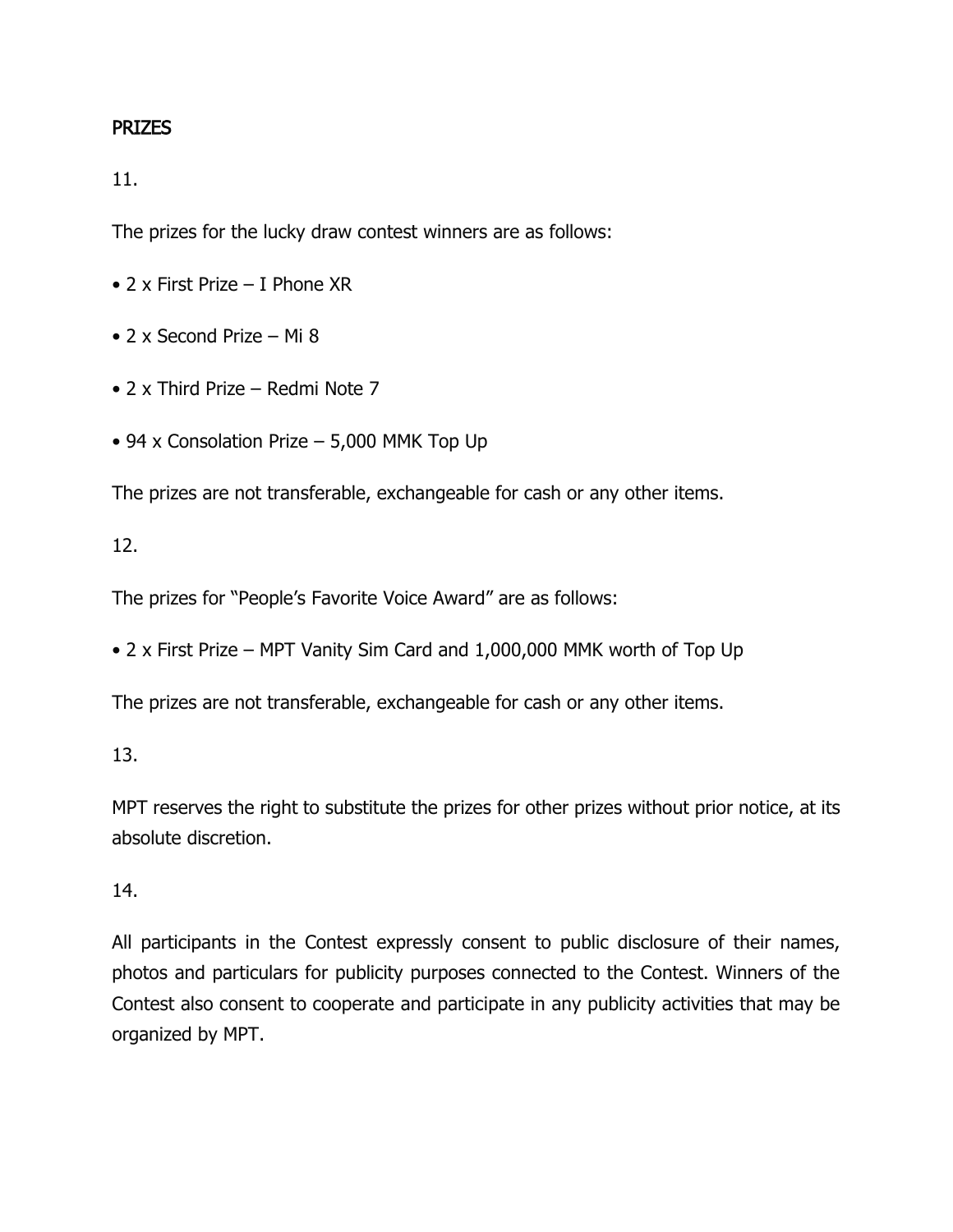## DISCLAIMER AND INDEMINITY

15.

The participants understand and agree that their participation in the Contest is at their own risk and MPT is not liable to any person whether in tort, contract, statute or otherwise for any direct, indirect, incidental or consequential damages or costs in connection with their participation in the Contest.

16.

MPT makes no representation or warranty whatsoever pertaining to:

- the continuous, uninterrupted and error-free operation of the Contest;
- the accuracy of information and statements in the Contest page;
- the security and freedom from any computer viruses or other harmful properties.

17.

The participants acknowledge and agree that to the fullest extent permitted by law, MPT disclaims all liabilities for any claims for damages, losses, costs and/or expenses arising from participation in the Contest.

18.

MPT reserves the right to amend the Terms and Conditions or the mechanics of the Contest by publishing the amendments on the Contest page seven (7) days prior to any such amendment.

19.

By participating in the Contest, the participants consent to their personal data being used by MPT for all purposes related to the Contest.